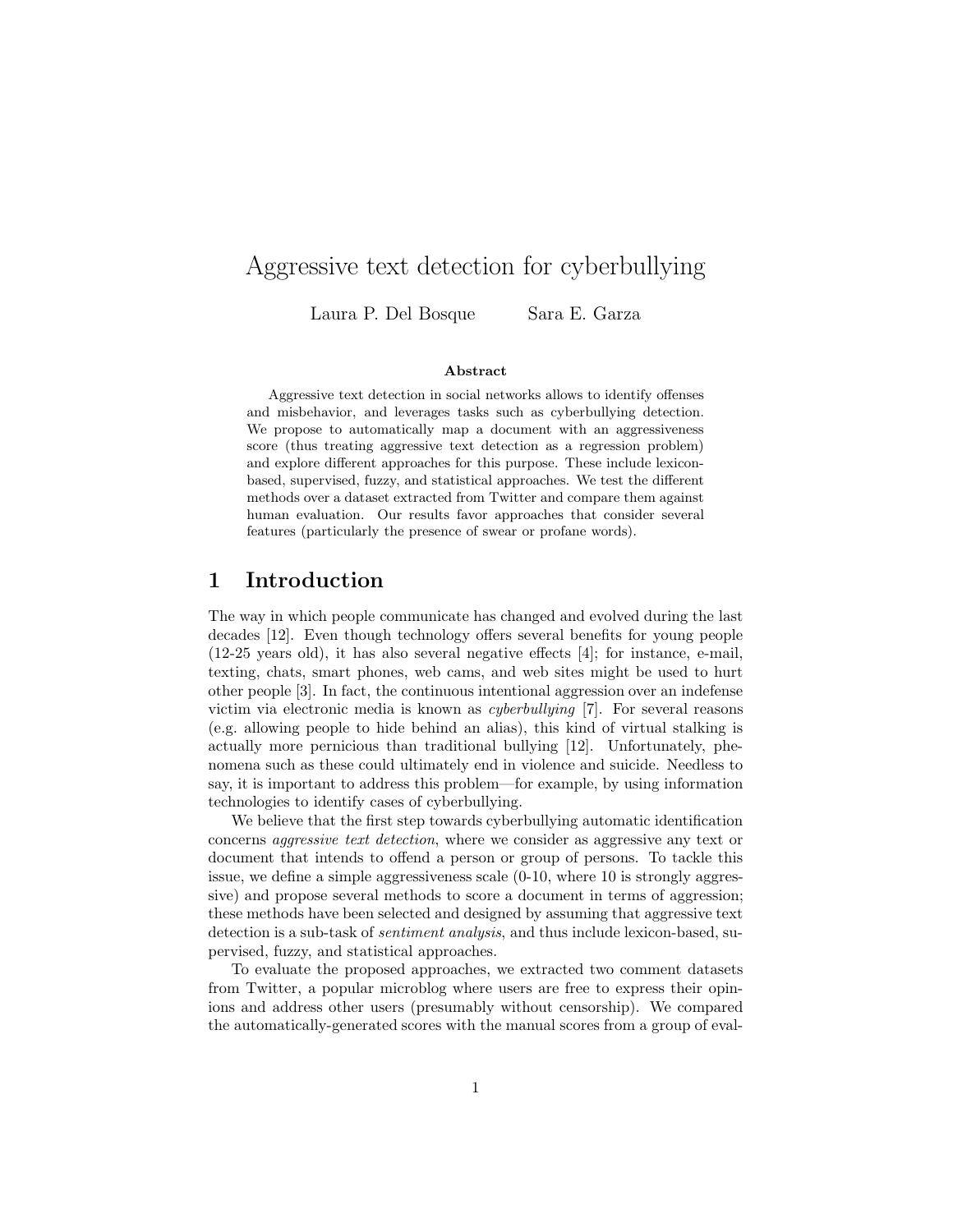uators. Our results, in general, show that several of the approaches are feasible, particularly those that combine different features.

The remainder of this document is organized as follows: Section 2 provides a brief background on sentiment analysis, and Section 3 presents related work. Section 4 introduces the different approaches that were employed for aggressive text scoring, and Section 5 describes experiments and results. Finally, Section 6 presents conclusions and future work.

### 2 Sentiment analysis

Sentiment analysis studies subjective expressions (reviews, comments, views, emotions, etc.) that are usually found on media such as blogs, discussion boards, and news [9]. This discipline is inherently complex and involves an assortment of other disciplines, such as NLP, text mining, NER, and machine learning. Sentiment analysis includes several tasks:

- Document sentiment classification.- Consists of determining whether a document is positive or negative. This is also known as *polarity detection*.
- Aspect-based analysis.- Consists of detecting which specific aspect is being liked or disliked.
- Opinion lexicon generation.- Consists of collecting words or phrases that express sentiment.
- Comparative opinion mining.- Consists of analyzing opinions that compare items or aspects.

With respect to sentiment classification, there are two main forms to fulfill this task. One of these concerns lexicon-based methods (also referred to as unsupervised or semantic approaches) and the other concerns supervised learning methods; both of these exhibit pros and cons. Lexicon-based methods usually involve searching for the document's words in a given lexicon (vocabulary) and retrieving their polarity; the document's polarity is generally determined with a term counting strategy [8], i.e. a strategy in which a document is classified as positive when there are more positive than negative words and vice-versa. Supervised approaches, on the other hand, learn a model that predicts the document's polarity given a set of training examples; common supervised methods for classification include naïve Bayes, neural networks, and support vector machines (SVM).

# 3 Related work

State-of-the-art methods for aggressive text detection within the framework of cyberbullying are oriented towards binary text classification using supervised approaches; these works—which also tend to explore different alternatives—are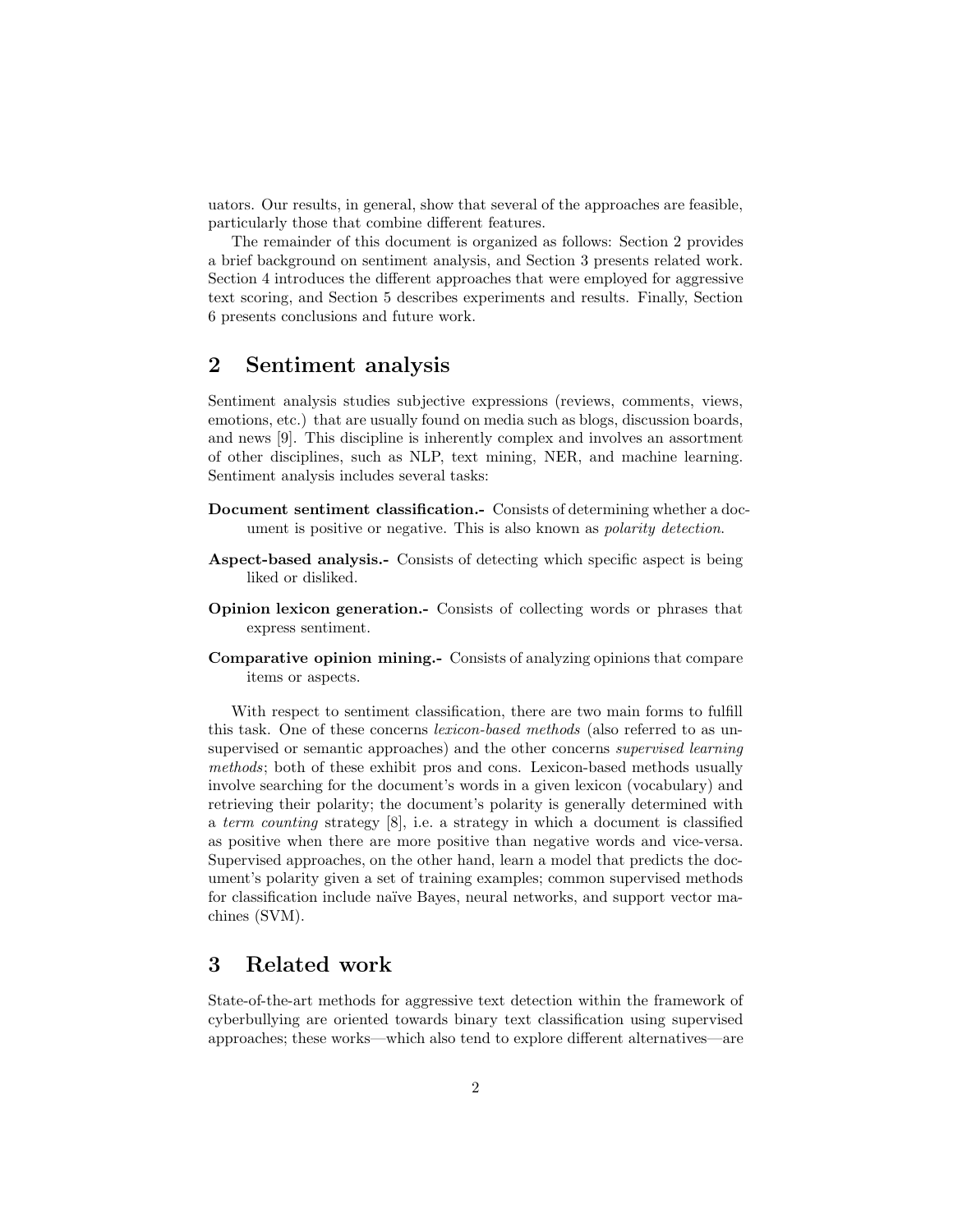strongly committed towards finding an adequate set of features for performing the classification. The work by Dinakar et al. [5], for example, considers that a hurtful comment (document) covers sensitive topics, such as physical appearance, sexuality, race and culture, and intelligence. Their approach, consequently, trains both binary and multi-class classifiers to detect comments exhibiting these topics (separate binary classifiers are trained to decide whether a comment covers or does not cover one of the sensitive topics); the features they take into account are varied and include tf-idf unigrams (i.e., text frequencyinverse document frequency with single words), the presence of swear words (obtained from a lexicon), frequent POS bigrams (i.e., part-of-speech tag pairs) in hurtful messages, and topic-specific unigrams and bigrams. The approach is tested using JRip, J48, SVM, and naïve Bayes over a set of Youtube comments; results are compared against a manual classification. The JRip binary classifier was the best.

A similar approach is followed by Dadvar et al. [4]; these authors propose to consider gender information for aggressive document detection; for this reason, they train two separate classifiers (one per gender). Their features include second-person pronouns, swear words (take the most frequent also by gender), and tf-idf values. This approach is tested using an SVM to classify MySpace posts; their results (also compared vs. a manual annotation) show that taking gender into account, in fact, does increase precision.

Another outstanding work is the one by Nahar et al. [10]; this work extracts semantic features using Latent Dirichlet Allocation (LDA), and utilizes the lexicon of noswearing.com, tf-idf values, and second-person pronouns also as features for training an SVM. They test their approach over a dataset provided by the workshop of Content Analysis for the Web, which comprises comments from Twitter, Slashdot, and MySpace.

Sood et al. [11], following a similar line, detect profanity in text by employing Amazon's Mechanical Turk to label a set of comments from a social news site. The labeled dataset (represented as a bag-of-words where order is not important) is used to extract features such as bigrams and stems, which are used, in turn, to train an SVM. The rationale behind employing a supervised approach consists of overcoming the limitations of lexicon-based approaches, since these can fail to detect foul language by missing variations and invented or mispelled words. The authors do experiment, though, with the Levensthein distance to leverage the accuracy of the noswearing.com lexicon.

We attempt to go beyond binary classification by treating the aggressive text detection task as a regression problem and by using lexicons that, to the best of our knowledge, have not been tested for this particular task.

# 4 Aggressive text detection

The problem we tackle consists of automatically mapping a document  $d_i$  to an aggressiveness score  $sc_i$ . The first step towards attempting to solve this problem is defining a bounded range for the score to fall in. We consider the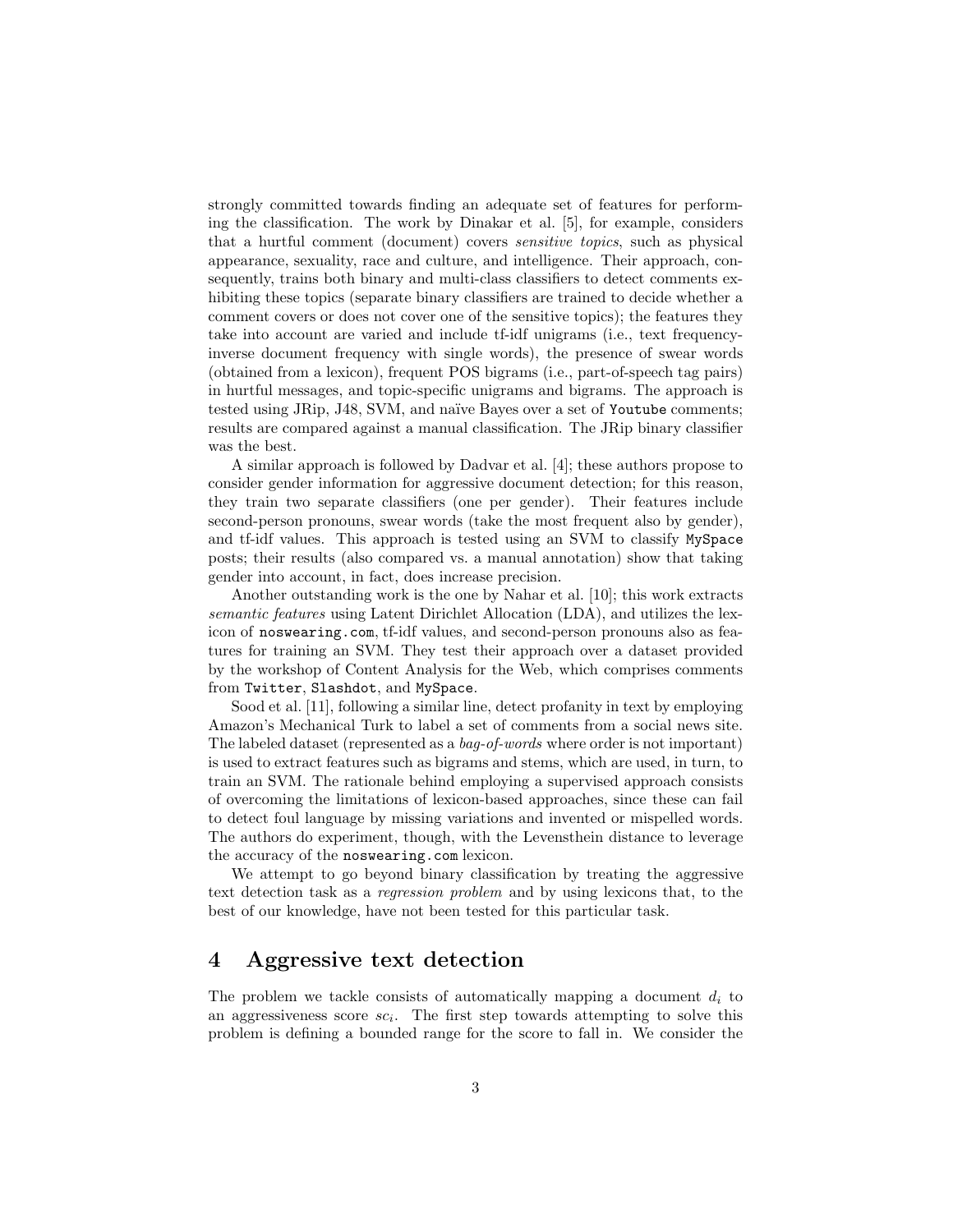range  $[0, 10]$  to be appropriate for this context, since it is neither extremely coarse nor extremely granular; for this range, 0 indicates no aggression and 10 indicates a strong aggression.

The second step (and probably the most difficult) concerns finding a suitable technique to produce the scoring. Because an aggressive text could be seen as intrinsically negative, we conceive aggressiveness scoring as a sub-task of sentiment analysis, specifically of polarity detection. Furthermore, given that polarity detection is mostly either lexicon-based or supervised, exploring these kinds of approaches seems reasonable; in addition, since our specific problem regards regression, it also seems valid to explore statistical approaches such as linear regression. Let us describe each of these candidates.

#### 4.1 Lexicon-based approaches

Our lexicon-based approaches are, to some extent, similar to term counting using a bag-of-words model— i.e. word ordering in the text is unimportant; however, we mainly focus on detecting negative terms (or the absence of positive ones). Let us briefly provide a background on each particular approach and then describe how the aggressiveness score is generated for that approach.

#### 4.1.1 Swear words.

Our first lexicon (which we shall refer to as "NS") is extracted from the noswearing.com site, which comprises a collection of offensive words and their meanings, as well as a list of variants for these words; by being open to submissions from anyone, the site resembles a wisdom-of-crowds resource, thus offering a vocabulary that appears to be well suited for our purposes. To derive a score using this lexicon, we obtain the relative frequency of offensive words for the document and normalize this frequency using the maximum that has been found in the document collection. The relative frequency  $f_i$  of offensive words for a document  $d_i$  is calculated as the proportion of swear words in  $d_i$ , such that

$$
f_i = \frac{o_i}{n_i},\tag{1}
$$

where  $o_i$  and  $n_i$  are, respectively, the total of offensive words and the total of words (both for  $d_i$ ). The score  $sc_i$  is finally calculated by normalizing this relative frequency with the maximum  $f_{\text{max}}$  found and multiplying the result by ten, as the normalized frequency yields a value within [0, 1]:

$$
sc_i = (10) \left(\frac{f_i}{f_{\text{max}}}\right). \tag{2}
$$

So, for example, assume that  $w_1$  and  $w_2$  are swear words in a document  $d_i = \{w_1, w_2, w_3, w_4\}.$  In this case,  $f_i = \frac{2}{4} = 0.5$ ; if  $f_{\text{max}} = 0.6$ , then  $sc_i = \frac{0.5}{0.6} = 0.83.$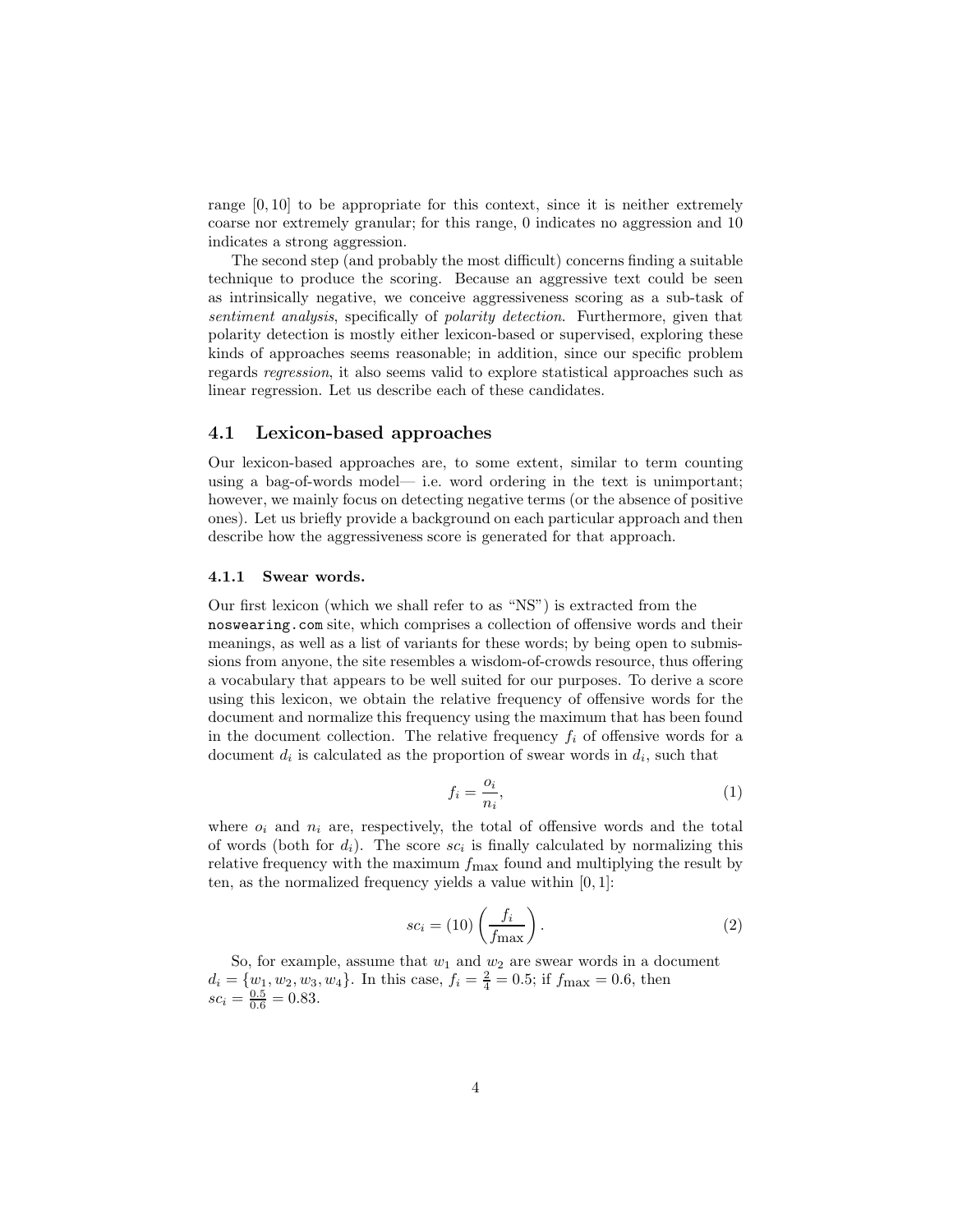#### 4.1.2 ANEW.

This lexicon, which stands for "Affective Norms for English Words" [2], is an affective resource that has been used for measuring happiness [6]. ANEW comprises a set of 1,034 words manually scored according to three aspects or semantic differentials (i.e. scales whose extremes are two opposite adjectives):

- 1. Pyschological valence (bad-good)
- 2. Motivation (passive-active)
- 3. Domain (weak-strong)

The overall affective value for a given word (as well as the value for each of the differentials) lies within the range [1, 9], where 9 is the closest to happiness. To calculate the score using ANEW, we take the overall values for the document words found in the lexicon and average them; for example, given document  $d_i = \{w_1, w_2, w_3, w_4\}$ , if  $w_2$  and  $w_4$  were found and their respective overall values turned out to be 5.0 and 8.5, the average overall value would be  $\frac{(5.0+8.5)}{2} = 6.75$ . Since this value reflects a degree of happiness that increases with larger values (on the contrary of our scale, where greater values are more negative) and ANEW's range slightly differs from ours, we translate the resulting averages using

$$
sc_{i} = \frac{(b-a)\left[(d-v_{i})-c\right]}{d-c} + a
$$
  
= 
$$
\frac{(10)\left[(9-v_{i})-1\right]}{8}
$$
 (3)

where  $a = 0, b = 10, c = 1, d = 9$ , and  $v_i$  is the average value obtained from document  $d_i$ ; note that  $[a, b]$  is our range of aggressiveness and  $[c, d]$  is ANEW's range of happiness. For the example provided above, the average value  $v_i = 6.75$ would be translated into an aggressiveness score  $sc_i = 1.56$ .

#### 4.1.3 SentiWordNet.

The third lexicon used is SentiWordNet, which is a WordNet-based<sup>1</sup> tool for opinion mining. As the original WordNet, SentiWordNet contains English nouns, verbs, adjectives, and adverbs that are grouped into "synsets", i.e. sets cognitive synonyms, each expressing a distinct concept. The synsets are, as well, interlinked by means of conceptual semantic and lexical relations. SentiWordNet assigns each synset three classifications with respect to confidence, negativity, positivity, and objectivity [1]. Each synset is, therefore, associated to three numerical values:  $Pos(s)$ ,  $Neg(s)$ , and  $Obj(s)$ . These values, respectively, indicate positive, negative or objective (neutral) polarities and fall within

<sup>1</sup>WordNet is available at http://wordnet.princeton.edu.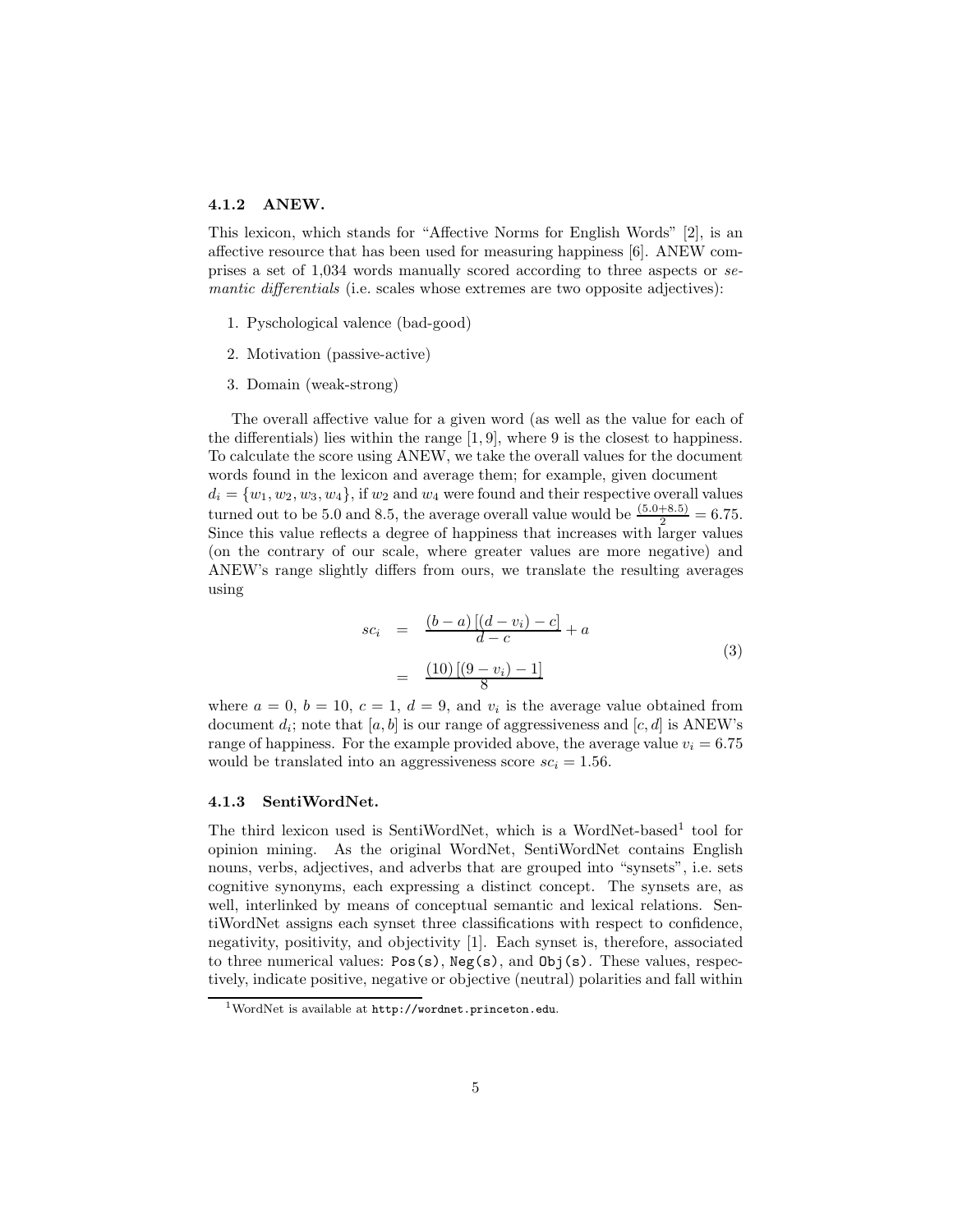the range  $[0, 1]$ ; let us note that the sum of the three associated values is necessarily 1.0, which means that each synset has a value other than zero in at least one category [1].

To calculate the aggressiveness score with SentiWordNet, we averaged the negative polarities of the document words found in the lexicon—similar to the approach followed with ANEW. However, in contrast with ANEW, the resulting average is already negative and could easily be converted to our scale by multiplying the average by ten.

An important issue to consider, though, with SentiWordnet is the presence of ambiguity; in our case, the type of ambiguity that could potentially affect our scoring is polisemy, i.e. words with multiple meanings. Our first attempt to handle this kind of ambiguity consists, simply, of discarding those words that have multiple negative polarities; searching for a finer disambiguation process is left for future work.

### 4.2 Other approaches

We also explore fuzzy, statistical, and supervised approaches. This second handful of approaches aims to combine different features or variables and is, to some extent, leveraged by the previous lexicon-based methods.

#### 4.2.1 Fuzzy systems.

A fuzzy system is an expert system that works with imprecise, vague knowledge and is based, as the name suggests, on  $fuzzy logic$  [13]. This kind of system maps a set of given inputs to an output by means of an inference engine that uses a fuzzy rule base. To perform inferences with this rule base, the inputs are fuzzified and the fuzzy result is defuzzified; the latter process yields a "crisp" output. Fuzzy rules have an "if-then" structure that contains linguistic variables. A *linguistic variable* is a variable associated with a numeric variable  $x$  and whose values are *fuzzy sets*. A fuzzy set, in turn, is a set whose elements have a membership value within the range  $[0, 1]$ —as opposed to crisp sets where elements are either present or absent. Membership values are given by membership functions.

Using the brief previous framework, let us describe the design of our fuzzy system for aggressiveness scoring. While several designs have been explored, the one presented here—as we will see later—has achieved, so far, the best results for the fuzzy approach. This design considers two inputs: the document's length (total words) and the number of swear words. The output is an aggressiveness value between 0 and 1. The system, therefore, contains three linguistic variables, each defined to have five possible values or fuzzy sets (see Table 1). All fuzzy sets are represented with triangular membership functions whose parameters (start, peak, end) are determined according to the mean and standard deviation of the particular dataset being used; while the former implies redefining the function parameters for each dataset (which seems reasonable when dealing with different document collections), we believe that this criterion is better than arbitrarily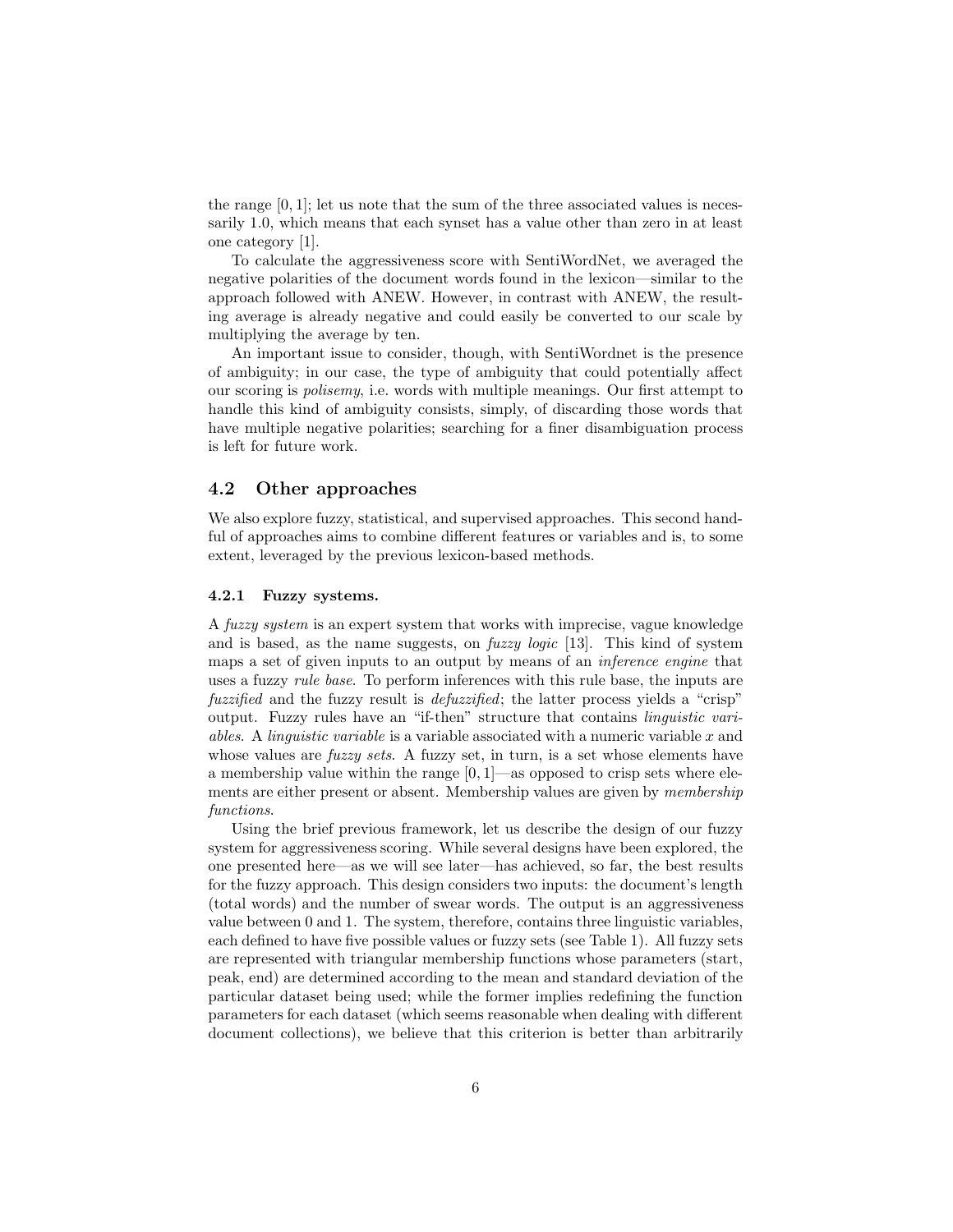defining the functions. With respect to the system's rule base, it consists of 25 rules extracted from our prior experience on the subject (see Table 2 for some examples). Fuzzification and defuzzification are, respectively, carried out with the singleton and centroid methods.

| Document length | Number of swear words | Aggressiveness         |
|-----------------|-----------------------|------------------------|
| Too short       | None                  | Very positive          |
| Short           | Very few              | Positive               |
| Moderate        | Few                   | Tends to be aggressive |
| Long            | Many                  | Aggressive             |
| Very long       | Too many              | Very aggressive        |

Table 1: Fuzzy sets

Table 2: Inference rules examples

If document is too short and has a few swear words then document is positive. If document is short and has too many swear words then document is very aggressive. If document is moderated and has none swear words then document is very positive. If document is long and has too many swear words then document is very aggressive.

Since the value returned by the fuzzy system lies within the range [0,1], we only multiply this value by ten to place it in the range of our aggressiveness score.

#### 4.2.2 Supervised learning and linear regression.

Supervised learning approaches, in contrast to fuzzy systems, act as black boxes. While this hinders their capability of explaining why a certain output was obtained, it is also true that we do not have to build an expertise-demanding knowledge base. A supervised approach, however, requires a set of labeled examples. Each example consists of an input (represented by a number of features) and its corresponding output (label). A determined amount of examples is used for training (learning the function that maps an input to an output) and another amount is used for testing (validating that the function generalizes well by using unseen examples). Neural networks are a strong representative for supervised learning; such networks aim to mimic the human brain by considering a set of neurons (usually spread into layers) connected by synaptic weighted edges. Neural networks learn by repeatedly adjusting these weights.

Linear regression—a classical statistics-oriented technique–also learns a model that predicts outputs based on inputs with multiple features; the model is a linear function (hence the name) that best fits the data.

For predicting the aggressiveness score via supervised learning or linear regression, the following set of features is considered: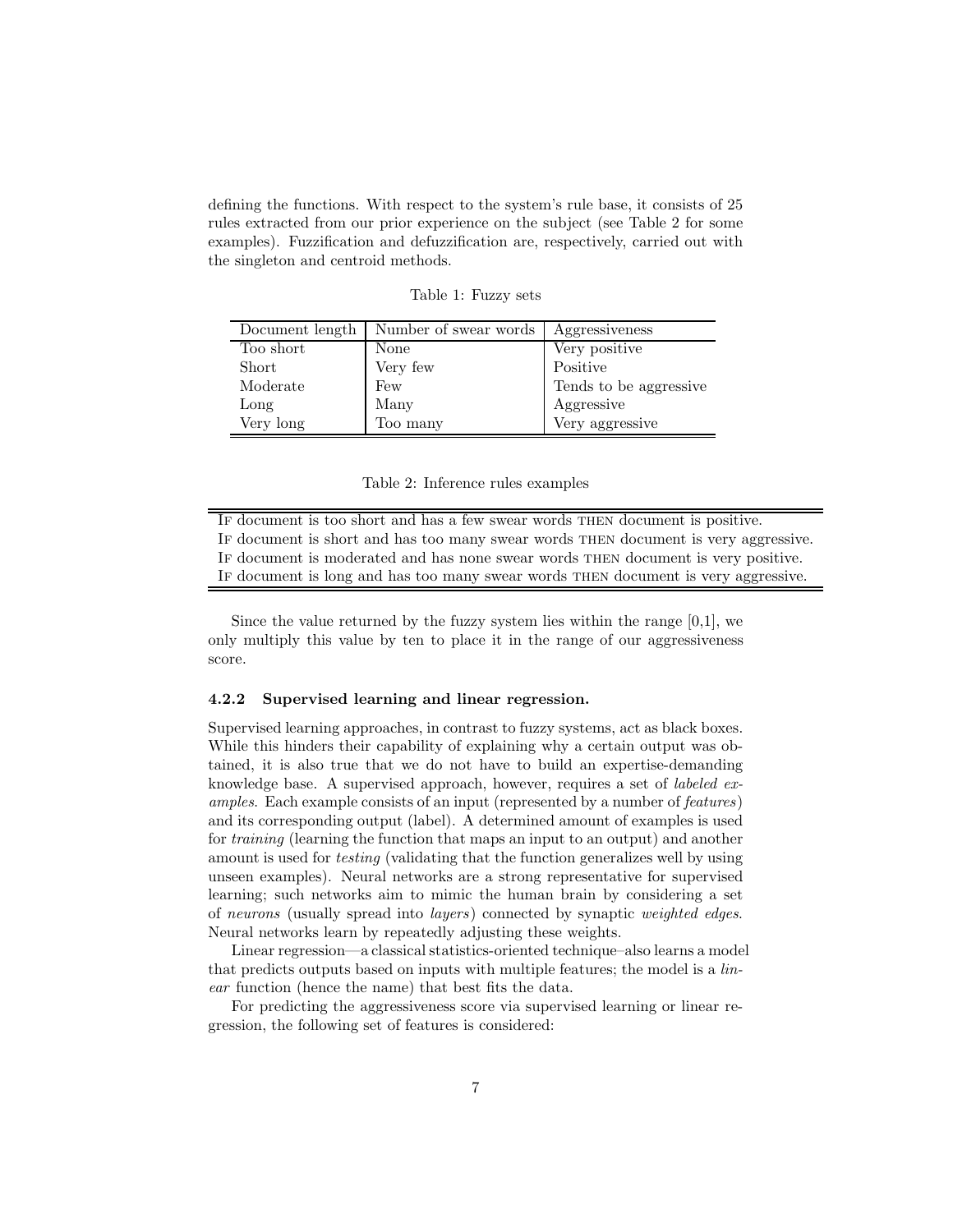- 1. Document length (number of words)
- 2. Number of offensive words (using the noswearing lexicon)
- 3. Frequency of the word "you"
- 4. NS score
- 5. ANEW score (using the 1-9 original scale)
- 6. SentiWordNet score

# 5 Experiments and results

The aim of our experiments is two-fold: on one hand, we wish to compare our candidate approaches, and on the other hand, we also wish to have a notion of which features better support aggressive text detection. For this matter, we test each approach with a set of comments extracted from Twitter; not only is this social network/microblogging service important and popular, but also (according to our point of view) prone to cyberbullying and harassment.

### 5.1 Setup

Our Twitter repository was gathered by crawling comments containing words such as "school", since this is the typical environment for cyberbullying and conversations leading to it; the collected comments belong to the English language, since the lexicons we use were made for this language (working with Spanish, which is our native tongue, is left for now as future work). From the obtained repository, we solely selected those comments that were directed towards one or more users, assuming that personal references potentially build cyberbullying attempts as well; in Twitter, directed comments are called mentions and are depicted with @username, where username represents the recipient of the comment. With this filtered repository, we furtherly generated two datasets: one with comments containing the word " $f^*ck$ " and another containing the word "b<sup>\*</sup>tch". To avoid using these words over and over again, let us refer to these datasets as, respectively, the f-dataset and the b-dataset. The reason for choosing comments with swear words obeys the intuition of finding aggression in these types of comments, while also acknowledging that both words have a certain degree of ambiguity. A summary of the repository is given in Table 3, and Table 4 presents some comment examples.

Both datasets were manually scored by four evaluators, who were instructed to place a number between zero and ten according to the perceived aggressiveness in each particular comment (zero being not aggressive and ten being very aggressive). To verify that these human judgments were similar—and, therefore,

<sup>&</sup>lt;sup>2</sup>For respect, we do not show the complete swear word. The reader might guess the word we are referring to.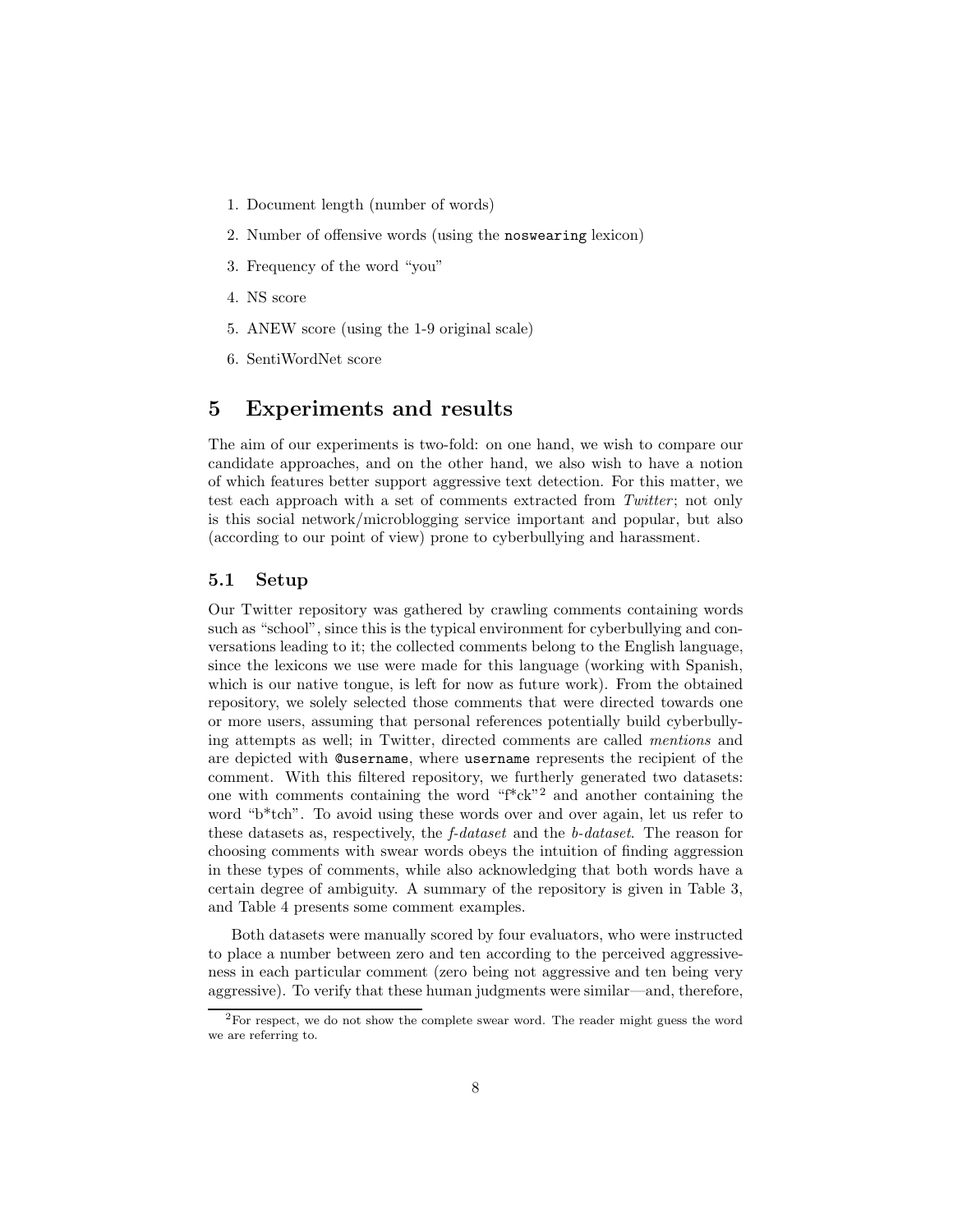Table 3: Twitter repository used for this research

| Classification    | Number of comments |
|-------------------|--------------------|
| Dataset           | 111,381            |
| Directed comments | 12,705             |
| f-dataset         | 281                |
| b-dataset         | 110                |

useful to our purposes—, we carried out ANOVA (see Table 5). Comments were discarded until the test was past, leaving the f-dataset with 174 comments and the b-dataset with 69 comments; let us note that the comments removed were the ones where there was no uniform judgment (e.g. one evaluator placed a mild aggression score and another placed a strong aggression score). This reveals the degree of complexity for the task, since not even humans agree in a percentage of the cases.

Table 5: Results for analysis of variance

| <b>ANOVA</b>                                    | f-dataset | b-dataset  |
|-------------------------------------------------|-----------|------------|
| Population $(n)$                                | 174       | 69         |
| Evaluators $(a)$                                | 4         | 4          |
| Independent evaluator subtotal [A]              | 4610.2    | 1946.1     |
| Sum of $[A]$ $[T]$                              | 4275      | 1685.2     |
| Individual value [Y]                            | 14271     | 3868       |
| Square sum between groups                       | 334.9     | 260.9      |
| Square sum within groups                        | 9660.8    | 1921.9     |
| Degree of freedom between groups                | 3         | 3          |
| Degree of freedom within groups                 | 692       | 272        |
| Mean square between groups                      | 111.6     | 86.9       |
| Quadratic mean in group                         | 13.9      | 7.1        |
| $F$ Ratio $(F)$                                 | 7.9       | 12.3       |
| Comparison between observed F vs. Distributed F | 2.6 / 3.8 | 3.8<br>2.7 |

The final comments on both datasets were pre-processed by eliminating punctuation marks, changing every word to lower case, and utilizing regular expressions to: correct misspelled words (for instance, "biatch" or "biotchhh"), expand acronyms such as "OMFG", and separate words with swearing (e.g. the username @muppyb\*tch would be broken down into @muppy and b\*tch). We

Table 4: Examples of comments (swear words are partly censored).

| Comments                                                                                                 |
|----------------------------------------------------------------------------------------------------------|
| $\mathbb{Q}F^*$ ckCrystal i gotta go to school at 5 so idk if you wanna chill after that??               |
| $@ParishRory @Sh4niqua$ pffffft hah no way shes a f <sup>*</sup> cking bully. I'm actually scared of her |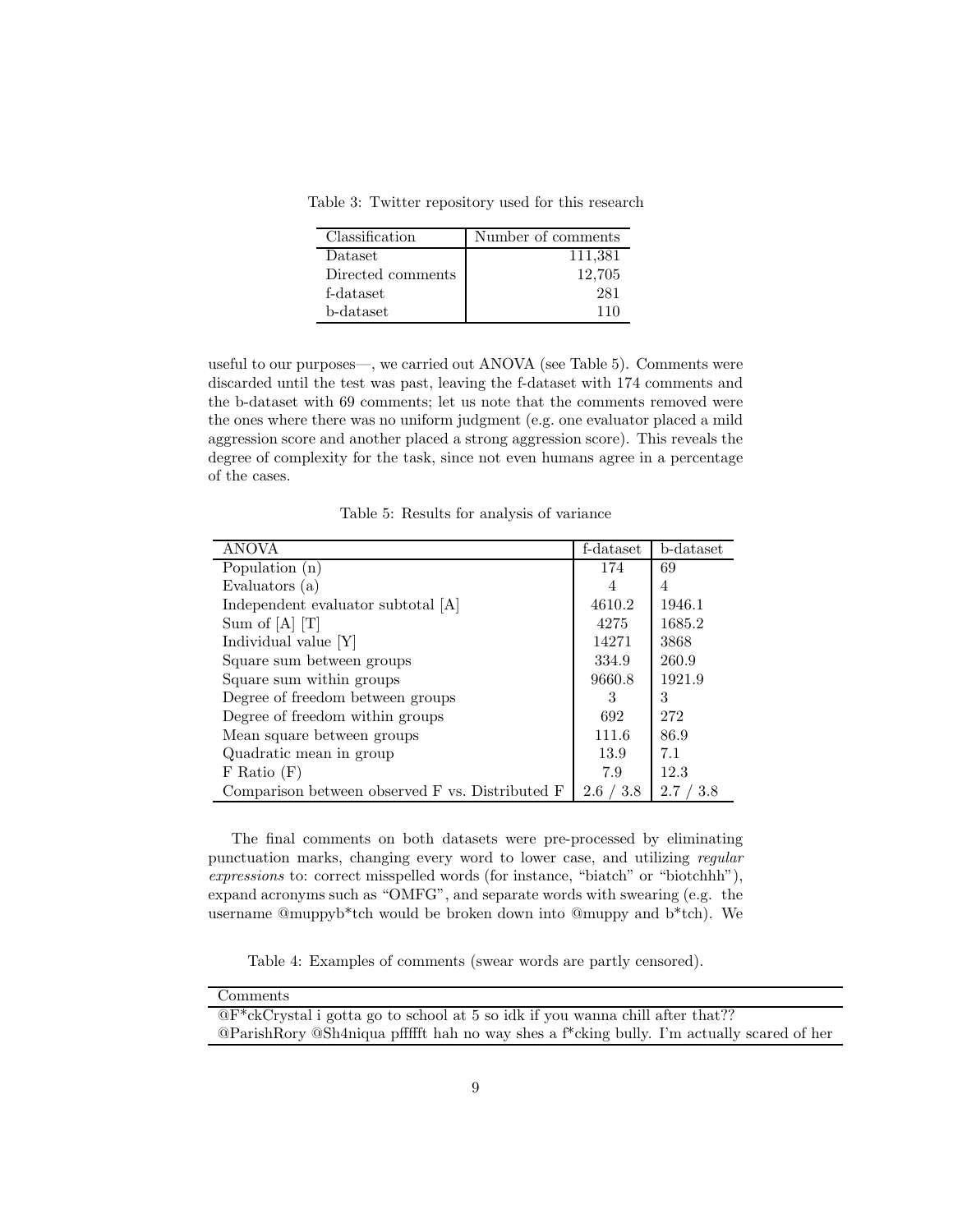also translated emoticons such as :), :(, and :@ to affective terms like "happy", "sad", or "angry".

Before showing and discussing results, let us note that we selected the multilayer perceptron neural network as our supervised learning approach; the parameters for this neural network (as well as for linear regression) were the default used by the WEKA toolkit. Training and testing were performed using a crossvalidation of ten folds. In addition, different runs were performed using all attributes, all atributes minus no. 3 (you's), only attributes 1,2, and 4 (length, badwords, and NS score), and only attributes 1 and 2. Let us respectively refer to these variants as 6-attribute, 5-attribute, 3-attribute, and 2-attribute.

#### 5.2 Results and discussion

Each approach was evaluated using the two datasets. For comparison, we employed the Mean Squared Error (MSE), which is calculated as  $(x-y)^2$ , where x is the average human score and y is the score obtained using a particular approach. To have a clearer view of results, we also introduced a baseline method, which consisted of randomly-generated scores; such random scores were generated 30 times and then averaged.

Our results are shown in Figures 1 and 2; Table 6, more precisely, depicts all errors. The overall best approach (lowest MSE) was the 2-attribute linear regression, followed by the 3-attribute neural network, the fuzzy system, the NS lexicon, SentiWordNet, and finally ANEW. Interestingly, this last approach was worse than the baseline; we believe this may be due to the presence of slang and informal text, as well as to some kind of ambiguity. If we contrast single-source approaches (lexicons) vs. multiple-source approaches (supervised, statistical, and fuzzy), there is also an important difference; in that sense, those methods combining different variables or features seem to work better than methods with a single type of information. Furthermore, if we contrast the results obtained per dataset, we may note that the f-dataset in general obtained smaller errors than the b-dataset; for statistical and supervised approaches, this could be due to the size of the dataset (more examples available to train). Within the lexicon-based methods, not surprisingly, the best results were obtained by the NS approach; while this could be partly due to the datasets (chosen by searching for swear words), we believe that the strength of the approach rather lies on the close relationship that exists between aggressiveness and profane language. We could also question whether aggressiveness could be conceived without taking into account this kind of language. In that sense, the presence and number of swear words in the text could act as a key feature.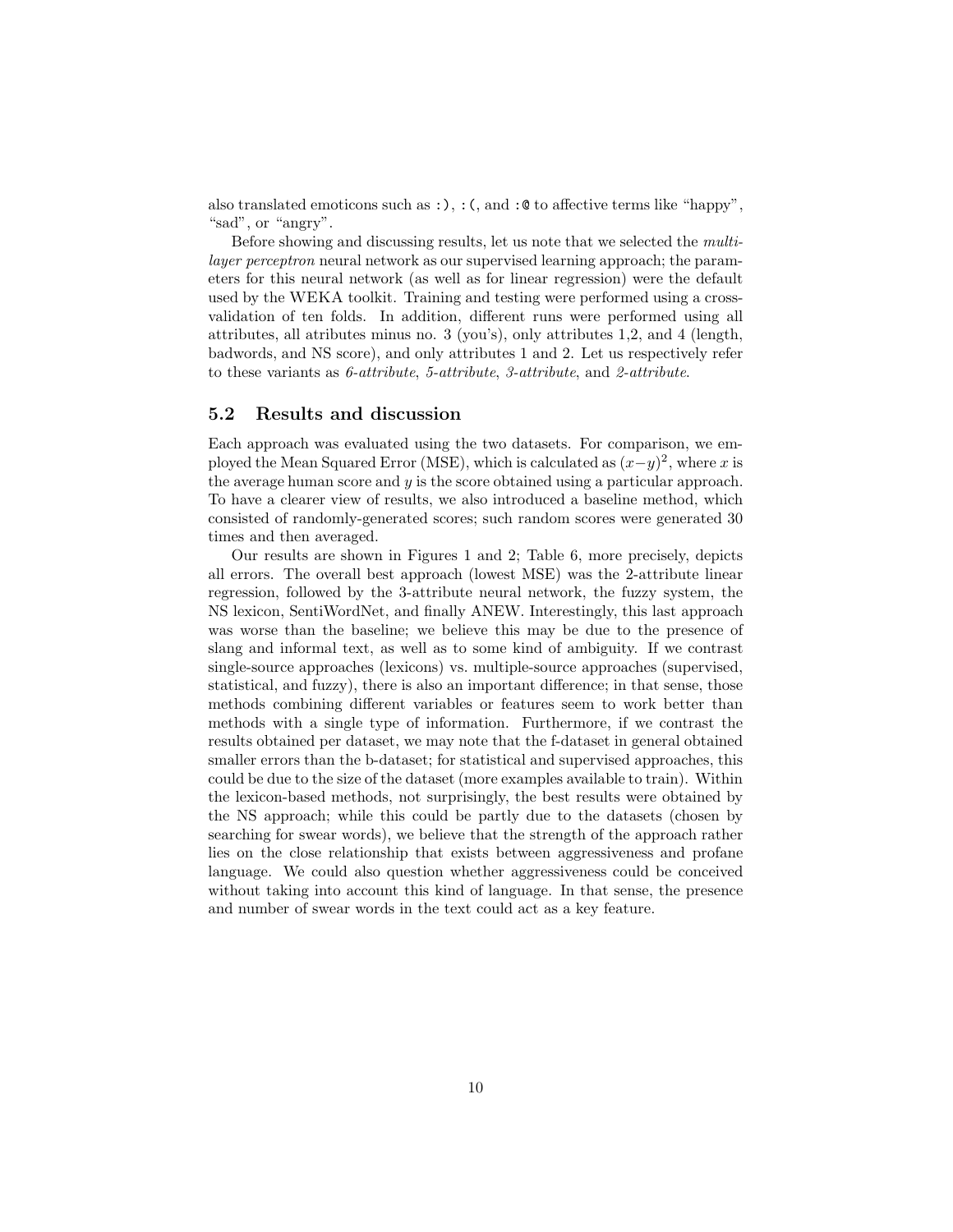Table 6: MSE Results

| Approach          | f-dataset | b-dataset | Average |
|-------------------|-----------|-----------|---------|
| <b>NS</b>         | 5.2       | 7.2       | 6.23    |
| <b>ANEW</b>       | 16.1      | 33.9      | 24.95   |
| SentiWordNet      | 11.2      | 8.4       | 9.8     |
| Fuzzy system      | 4.8       | 6.1       | 5.5     |
| Neural network    | 4.2       | 6.2       | 5.2     |
| Linear regression | 3.6       | 5.9       | 4.8     |
| <b>Baseline</b>   | 15.6      | 20.1      | 17.9    |



Figure 1: Average mean squared error (MSE). NS= noswearing.com lexicon, SWN= SentiWordNet, NN= Neural Network, LR= Linear Regression.

By drilling down the obtained results, it is also important to note that the hardest cases for all approaches were the ones with a high degree of aggressiveness; we believe this is due to several reasons. On one hand, these comments are more scarce than the rest, which implies less examples to train or characterize. On the other hand, there could be aspects in those comments that need to be considered, such as the underlying emotions, intentions, and context. It would also be interesting to include weight assignment for swear words and evaluate if this change impacts some of the results.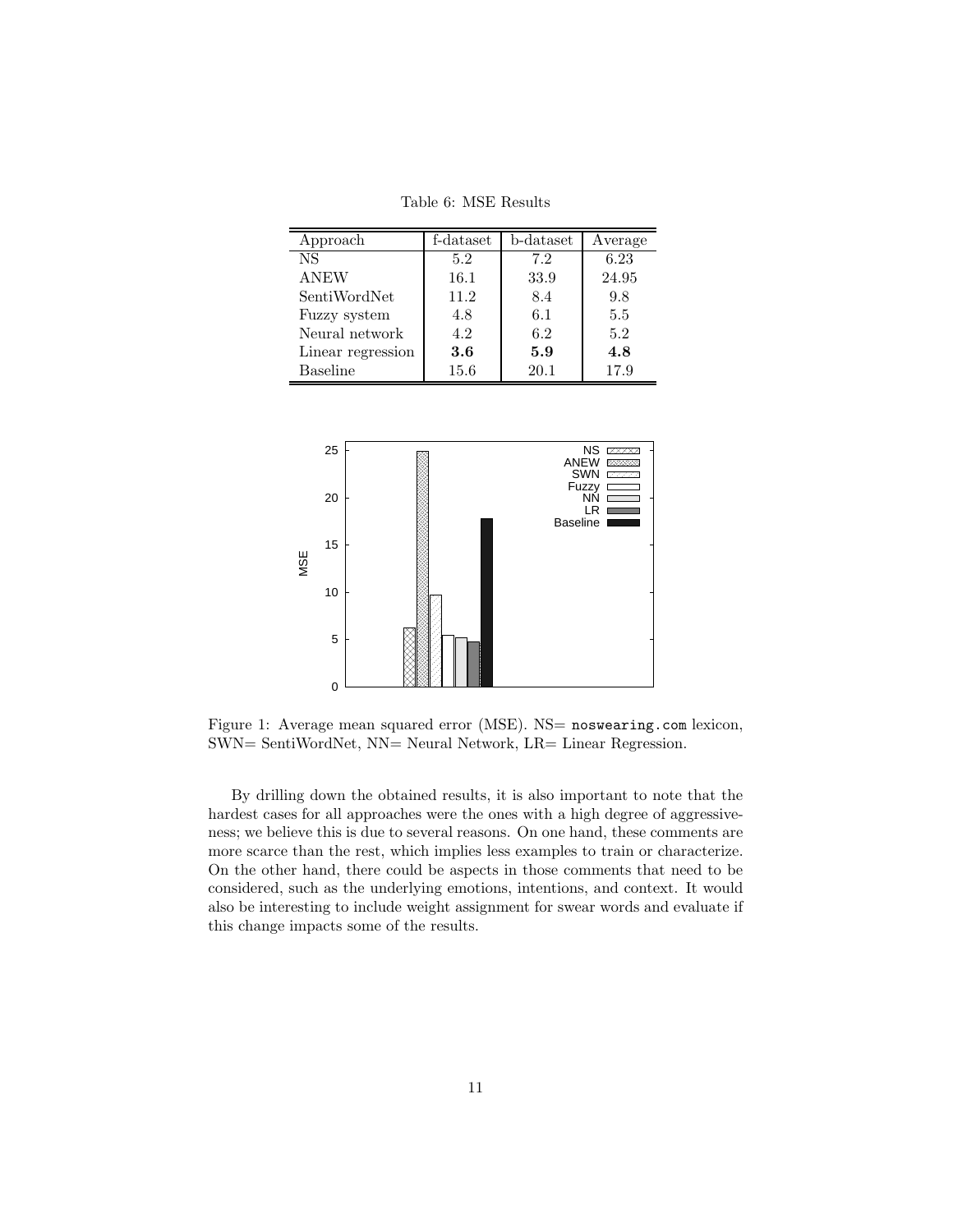

Figure 2: Mean squared error by dataset.

# 6 Conclusions and future work

In the present work, we have tackled aggressive text detection as a regression problem that consists of mapping a document to an aggressiveness score; to the best of our knowledge, state-of-the-art methods tend to cast this issue as a binary classification problem. We have defined a simple scale that ranges from zero to ten (where ten is the most aggressive) and assumed, as well, that aggressive text detection is a sub-task of sentiment analysis that is closely related to document polarity detection. Taking the former into account, we proposed and explored lexicon-based, supervised, fuzzy, and statistical approaches, which were tested over a Twitter repository. Our results show that linear regression seems to be a solid candidate for scoring the documents, and that the use of profane language (swear words) seems also to be a key feature for the task.

Future work includes refining our approaches to better handle difficult cases (e.g. creating other designs for the fuzzy system), testing more supervised approaches (SVM, for instance), using a larger dataset, working with documents in Spanish, and building a framework for cyberbullying automatic identification.

### References

- [1] An´alise de sentimentos no Twitter utilizando SentiWordNet, 2011. Proposta de Trabalho de Graduação.
- [2] Margaret M Bradley and Peter J Lang. Affective norms for English words (ANEW): Instruction manual and affective ratings. Technical report, Center for Research in Psychophysiology, University of Florida, 1999.
- [3] Marilyn A Campbell. Cyber bullying: An old problem in a new guise? Australian journal of Guidance and Counselling, 15(1):68–76, 2005.
- [4] M. Dadvar, F.M.G. de Jong, R.J.F. Ordelman, and R.B. Trieschnigg. Improved cyberbullying detection using gender information. In Proceedings